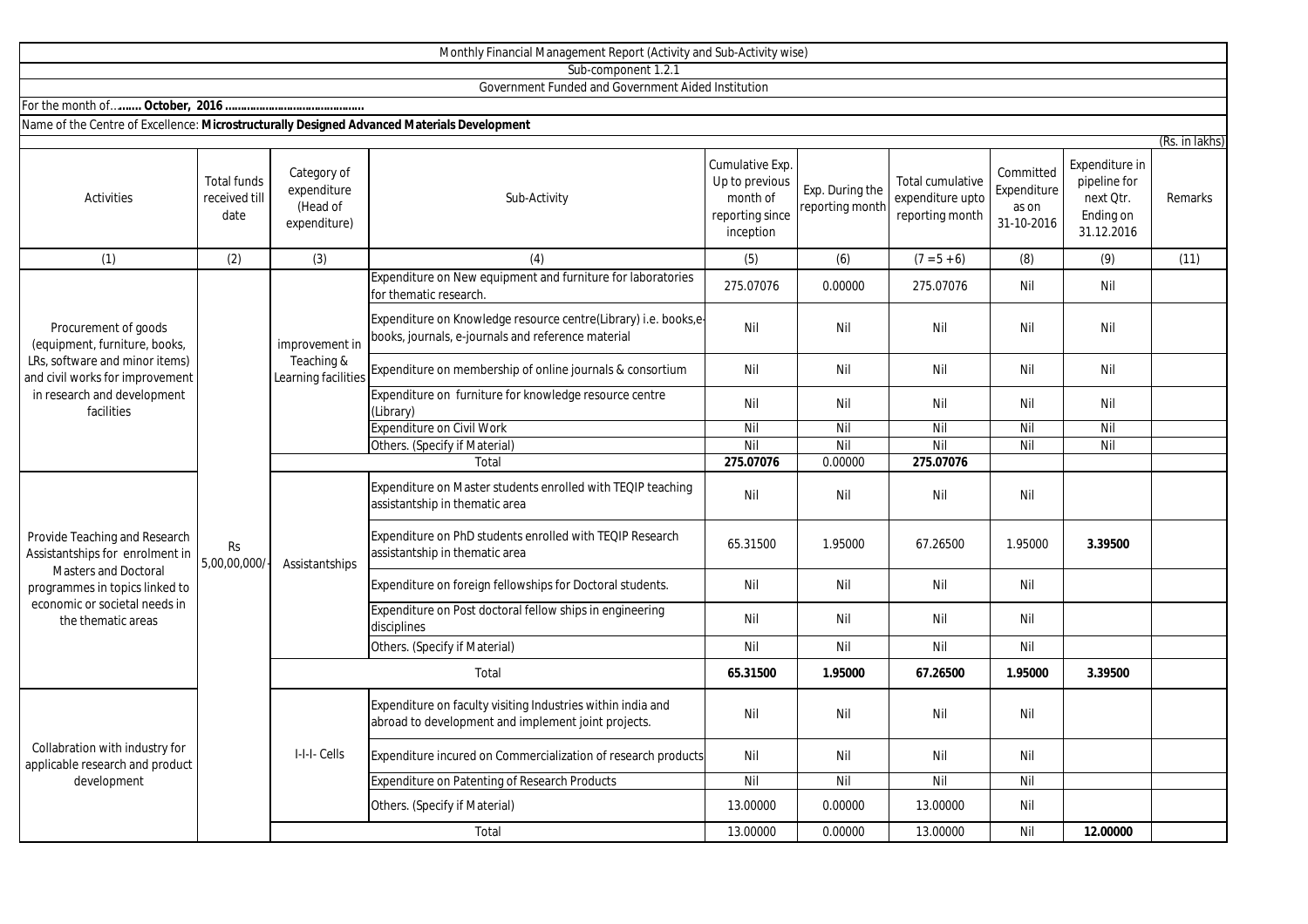| Activities                                                                                                                                                 | <b>Total funds</b><br>received till<br>date | Category of<br>expenditure<br>(Head of<br>expenditure) | Sub-Activity                                                                                                                                   | Cumulative Exp.<br>Up to previous<br>month of<br>reporting since<br>inception | Exp. During the<br>reporting month | Total cumulative<br>expenditure upto<br>reporting month | Committed<br>Expenditure<br>as on<br>31-10-2016 | Expenditure in<br>pipeline for<br>next Qtr.<br>Ending on<br>31.12.2016 | Remarks |
|------------------------------------------------------------------------------------------------------------------------------------------------------------|---------------------------------------------|--------------------------------------------------------|------------------------------------------------------------------------------------------------------------------------------------------------|-------------------------------------------------------------------------------|------------------------------------|---------------------------------------------------------|-------------------------------------------------|------------------------------------------------------------------------|---------|
| National / International<br>collabration for Research and<br>Development activities with<br>$\mathsf{R}$<br>Academic Institutions and<br>& D organisations |                                             | R&D                                                    | Expenditure on Securing sponsored projects and Consultancy<br>assignments                                                                      | Nil                                                                           | Nil                                | Nil                                                     | Nil                                             |                                                                        |         |
|                                                                                                                                                            |                                             |                                                        | Expenditure on Publication of research papers in peer reviewed<br>iournals                                                                     | 0.08092                                                                       | $\mathbf 0$                        | 0.08092                                                 | Nil                                             |                                                                        |         |
|                                                                                                                                                            |                                             |                                                        | Expenditure incured on Commercialization of research products                                                                                  | Nil                                                                           | Nil                                | Nil                                                     | Nil                                             |                                                                        |         |
|                                                                                                                                                            |                                             |                                                        | Expenditure on Patenting of Research Products                                                                                                  | 2.89450                                                                       | 0.00000                            | 2.89450                                                 | Nil                                             |                                                                        |         |
|                                                                                                                                                            |                                             |                                                        | Expenditure on amount paid to Consultant for participation in<br>Research & Development and for delivering expert lectures                     | Nil                                                                           | Nil                                | Nil                                                     | Nil                                             |                                                                        |         |
|                                                                                                                                                            |                                             |                                                        | Expenditure on faculty visiting Industries within india and<br>abroad to development and implement joint projects.                             | Nil                                                                           | Nil                                | Nil                                                     | Nil                                             |                                                                        |         |
|                                                                                                                                                            |                                             |                                                        | Expenditure on characterization of sample of R & D projects                                                                                    | Nil                                                                           | Nil                                | Nil                                                     | Nil                                             |                                                                        |         |
|                                                                                                                                                            |                                             |                                                        | Expenditure on Presentation of paper in International Seminar,<br>Conference etc. by Doctoral students                                         | 18.52086                                                                      | 0.03488                            | 18.55574                                                | Nil                                             |                                                                        |         |
|                                                                                                                                                            |                                             |                                                        | Others. (Specify if Material)                                                                                                                  | 24.20659                                                                      | $\Omega$                           | 24.20659                                                | Nil                                             |                                                                        |         |
|                                                                                                                                                            |                                             |                                                        | Total                                                                                                                                          | 45.70287                                                                      | 0.03488                            | 45.73775                                                | <b>Nil</b>                                      | 4.26225                                                                |         |
| Enhancing research competence<br>of faculty and knowledge sharing<br>in thematic areas, both within<br>India and abroad                                    |                                             | <b>FSD</b>                                             | Expenditure on faculty training for enhancement of Research<br>competence in thematic areas                                                    | 3.58528                                                                       | $\mathbf{0}$                       | 3.58528                                                 | Nil                                             |                                                                        |         |
|                                                                                                                                                            |                                             |                                                        | Expenditure incurred on Participation by faculty in seminars,<br>conferences, workshops and Continuing Education Programes<br>(CEPs) etc.      | 1.63887                                                                       | 0.12205                            | 1.76092                                                 | Nil                                             |                                                                        |         |
|                                                                                                                                                            |                                             |                                                        | Expenditure on Organizing thematic area training programmes,<br>workshops, seminars, conferences and Continuing Education<br>Programmes (CEPs) | 12.94112                                                                      | 0.11391                            | 13.05503                                                | Nil                                             |                                                                        |         |
|                                                                                                                                                            |                                             |                                                        | Expenditure on staff development                                                                                                               | Nil                                                                           | Nil                                | Nil                                                     | $\overline{N}$                                  |                                                                        |         |
|                                                                                                                                                            |                                             |                                                        | Expenditure on seed grant to researchers to venture into new<br>directions within the specified theme.                                         | Nil                                                                           | Nil                                | Nil                                                     | Nil                                             |                                                                        |         |
|                                                                                                                                                            |                                             |                                                        | Others. (Specify if Material)                                                                                                                  | Nil                                                                           | Nil                                | Nil                                                     | Nil                                             |                                                                        |         |
|                                                                                                                                                            |                                             |                                                        | Total                                                                                                                                          | 18.16527                                                                      | 0.23596                            | 18.40123                                                | 22.5                                            | 9.09877                                                                |         |
| Incremental operating cost                                                                                                                                 |                                             | <b>IOC</b>                                             |                                                                                                                                                | 22.24711                                                                      | 0.39680                            | 22.64391                                                | 0.82000                                         | 3.92609                                                                |         |
| <b>GRAND TOTAL</b>                                                                                                                                         |                                             |                                                        | 439.50101                                                                                                                                      | 2.61764                                                                       | 442.11865                          | 25.27000                                                | 32.68211                                        |                                                                        |         |

and the state of the state of the